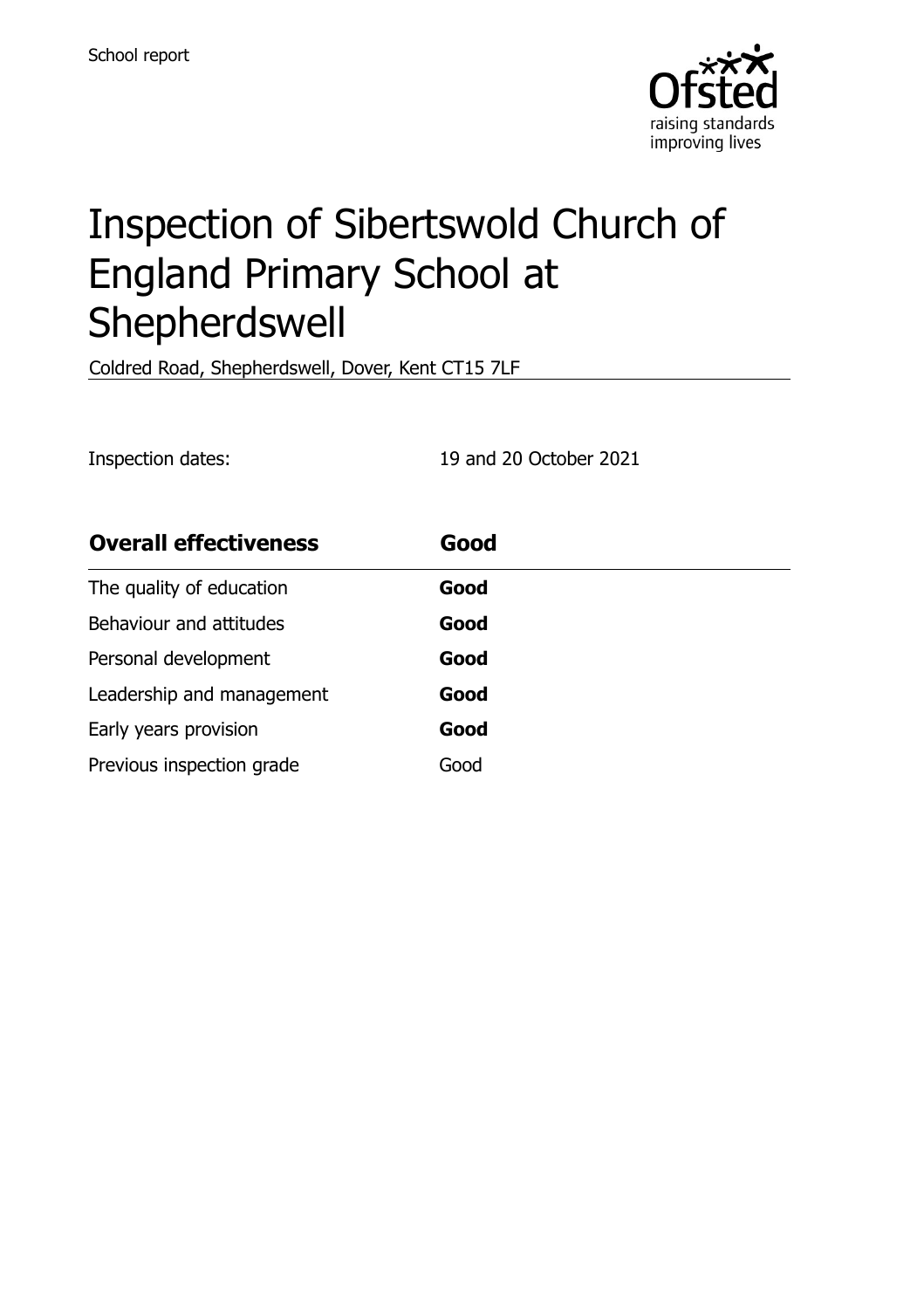

# **What is it like to attend this school?**

Pupils are very happy at Sibertswold. They smile when they arrive in the morning and are greeted warmly by the headteacher and other members of staff. Pupils said the school is special to them because, 'Everybody's different, but that's okay, we don't judge anyone here'.

All pupils, whatever their needs, thrive and flourish at the school and meet leaders' and governors' high expectations. Pupils say that teachers make learning fun. They particularly enjoy the forest school and the opportunity to read for enjoyment at the start of every day.

Pupils learn in a calm, purposeful environment without fear of bullying or discrimination. Their well-being is given top priority. Pupils know that staff care about them and this makes them feel very safe. Pupils agreed with one who said, 'Teachers are very nice, they always listen to you'.

Pupils behave well. They are polite, kind and caring. Older pupils provide good role models for younger pupils. They make good friends and there is a real sense of belonging to the school and the village community.

Parents commented on how happy and safe their children are in school. They fully support the leadership and appreciate how leaders communicate with them.

#### **What does the school do well and what does it need to do better?**

The school provides a good quality of education. The curriculum is broad, vibrant and engaging. There is a clear overview of what pupils will learn in each subject so that teachers know exactly what to teach and when. Pupils develop a rich and varied vocabulary which helps them talk about, understand and remember their learning. This begins as soon as children start school in Reception. Teaching helps pupils to become good learners with personal attributes, skills and attitudes to stand them in good stead for later life.

Some subjects, apart from English and mathematics, are being taught from the beginning of this year using schemes of work that are new to the school. Curriculum leaders have good subject knowledge. However, they have not yet been able to check on how well the new schemes are working over time, or to make sure pupils are building their knowledge over time. They are developing their leadership skills to support this work in the future.

Leaders understand the needs of pupils with special educational needs and/or disabilities and swiftly identify those who need additional help. Pupils have appropriate guidance and resources so that they can do their best. As a result, vulnerable pupils do well because their needs are met effectively.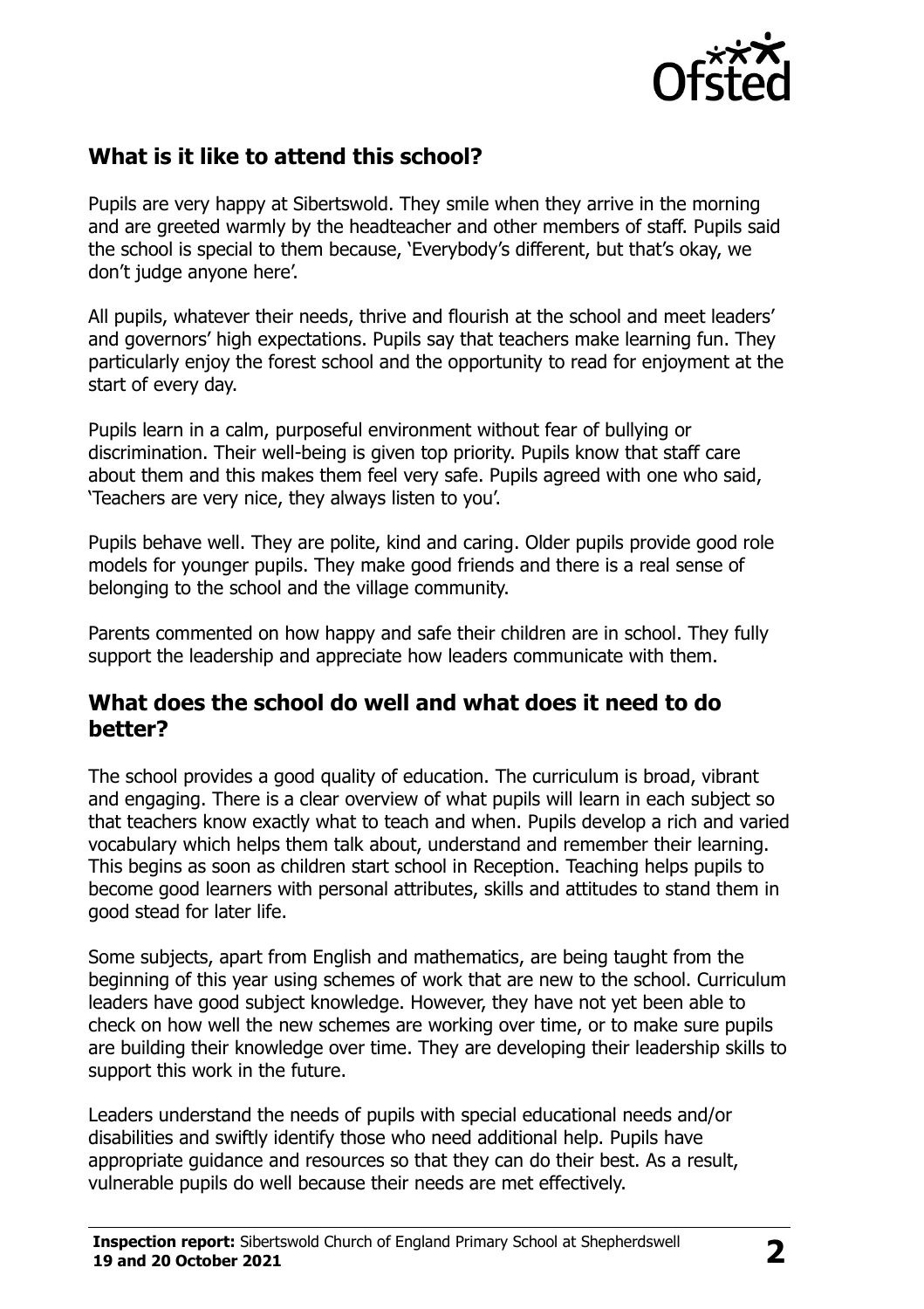

The teaching of phonics is well organised and begins as soon as children start in the Reception Year. Pupils are given the right books to read, which help them practise the sounds they are learning. Teachers quickly identify pupils who might start to fall behind to give them extra support, which helps them catch up. Leaders are passionate about encouraging pupils to develop a love of reading. Time at the beginning of every day where pupils read purely for enjoyment reflects this. As a result, pupils develop as confident, fluent readers and their reading skills enable them to access the curriculum effectively.

Pupils behave very well in lessons and around the school and live up to teachers' high expectations. When, on few occasions, pupils lose their concentration in lessons, teachers ensure that this does not disrupt learning. Children in the Reception Year settle very well and quickly become familiar with the routines and expectations.

Leaders are unwavering in their determination to promote the further development of pupils' independence and resilience, and raise pupils' aspirations. There are plentiful opportunities for pupils to develop skills and talents beyond the academic curriculum. Pupils spoke with great enthusiasm about their recent trip to the Folkestone Arts Festival and how it had inspired them as artists. Pupils have great awareness and empathy for others less fortunate than themselves. Their work to raise funds to support a class of children in Burkina Faso is very important to them. Pupils develop respect and tolerance for others with different faiths, beliefs or backgrounds. The school values of love, justice, gratitude and determination are at the heart of all that the school does.

The skilled and dedicated staff are happy to work at the school and feel valued and well supported. They say that senior leaders are always mindful of their workload. Parents are full of praise for the way the school provided for pupils' learning and emotional well-being during lockdowns and for pupils' transition back into school.

# **Safeguarding**

The arrangements for safeguarding are effective.

There is a strong culture of safeguarding in the school. Pupils' well-being and safety are the highest priorities for governors and staff. The headteacher knows the pupils and their families very well. Leaders make sure that all staff are well trained. Staff know what to look out for and are vigilant in identifying any cause for concern. They know the procedures to follow to ensure that concerns are addressed quickly so that pupils get the help they need. The appropriate checks are carried out on adults who work in the school.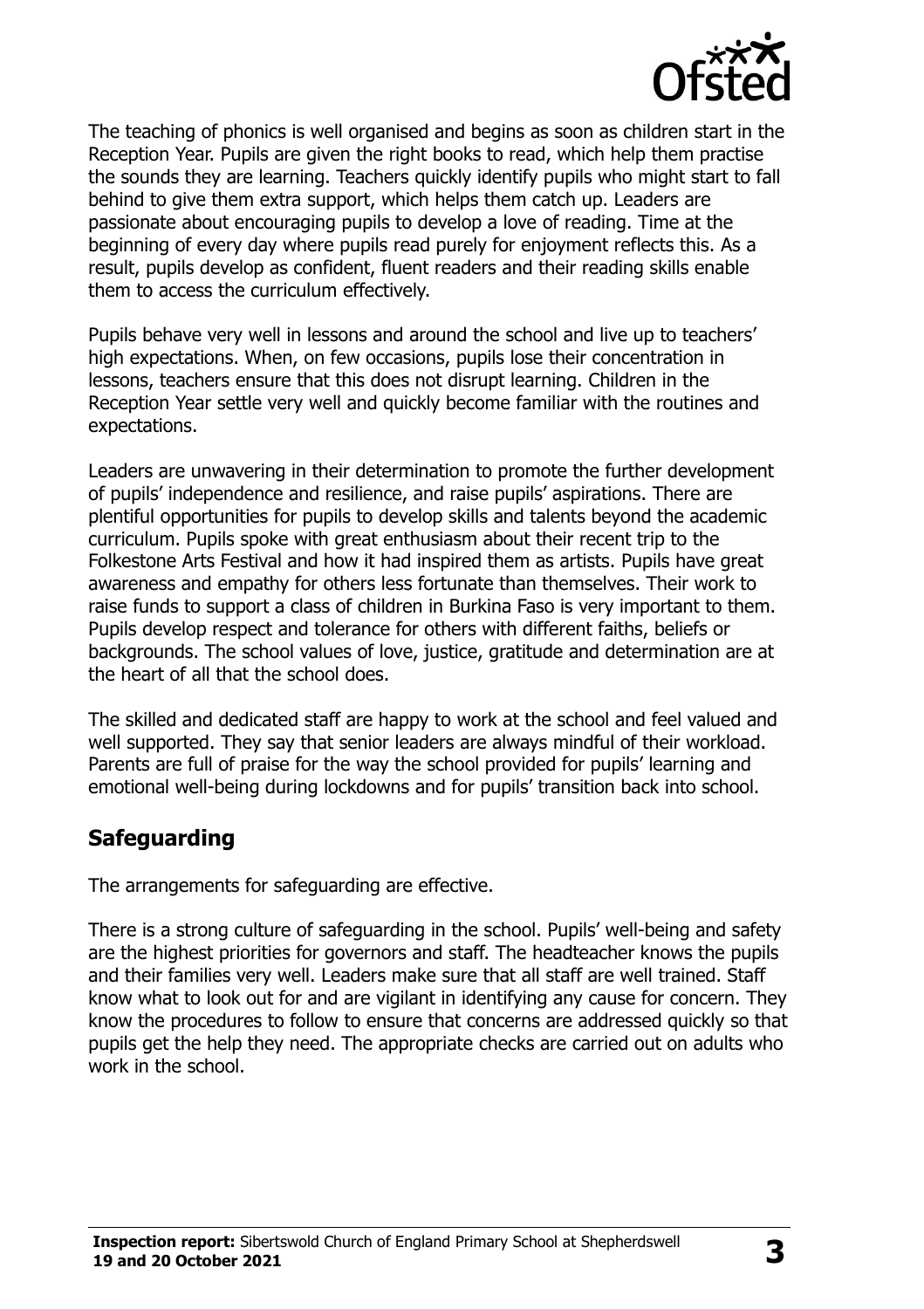

# **What does the school need to do to improve?**

#### **(Information for the school and appropriate authority)**

■ In some subjects, although the curriculum intent and implementation aspects are clear, the schemes of work are recently adopted. As a result, there has not been enough time to measure the impact of some new schemes of work that are currently in use. Subject leaders have worked hard and developed good subject knowledge. However, their leadership skills need strengthening to enable them to monitor and assess their subjects effectively. This will enable them to better identify strengths and areas for further work on the curriculum. It will also enable them to ensure that pupils are learning what they should.

#### **How can I feed back my views?**

You can use [Ofsted Parent View](http://parentview.ofsted.gov.uk/) to give Ofsted your opinion on your child's school, or to find out what other parents and carers think. We use information from Ofsted Parent View when deciding which schools to inspect, when to inspect them and as part of their inspection.

The Department for Education has further quidance on how to complain about a school.

If you are the school and you are not happy with the inspection or the report, you can [complain to Ofsted.](http://www.gov.uk/complain-ofsted-report)

#### **Further information**

You can search for [published performance information](http://www.compare-school-performance.service.gov.uk/) about the school.

In the report, ['disadvantaged pupils'](http://www.gov.uk/guidance/pupil-premium-information-for-schools-and-alternative-provision-settings) refers to those pupils who attract government pupil premium funding: pupils claiming free school meals at any point in the last six years and pupils in care or who left care through adoption or another formal route.

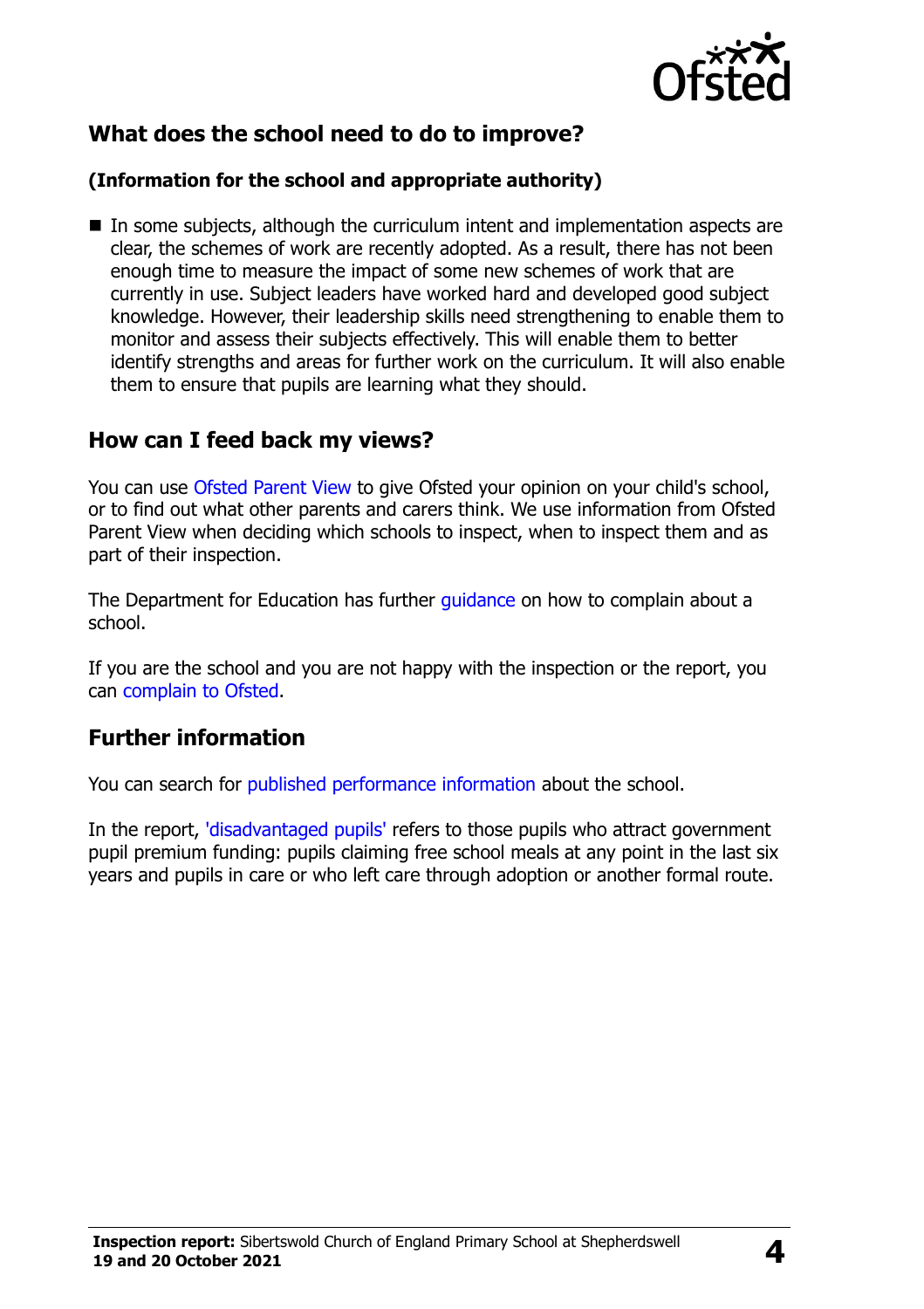

# **School details**

| Unique reference number             | 118691                                                               |
|-------------------------------------|----------------------------------------------------------------------|
| <b>Local authority</b>              | Kent                                                                 |
| <b>Inspection number</b>            | 10200894                                                             |
| <b>Type of school</b>               | Primary                                                              |
| <b>School category</b>              | Voluntary controlled                                                 |
| Age range of pupils                 | 4 to 11                                                              |
| <b>Gender of pupils</b>             | Mixed                                                                |
| Number of pupils on the school roll | 200                                                                  |
| <b>Appropriate authority</b>        | The governing body                                                   |
| <b>Chair of governing body</b>      | Dominic Meehan                                                       |
| <b>Headteacher</b>                  | Mark Lamb                                                            |
| Website                             | www.sibertswold.kent.sch.uk/                                         |
| Date of previous inspection         | 18 October 2018, under section 8 of the<br><b>Education Act 2005</b> |

# **Information about this school**

- Sibertswold is a voluntary controlled Church of England one-form-entry primary school with 200 pupils on roll.
- As a school with a religious character, the school's last inspection under section 48 of the education act 2005 was in October 2019. It was judged to be good. The next section 48 inspection will be within eight years of the last one.
- The school is federated with Eythorne Elvington Community School. Both schools share a governing body.
- The school does not currently use any alternative provision.
- The current headteacher was appointed in April 2021 after working at the school for five years as head of school.

# **Information about this inspection**

■ The inspectors carried out this inspection under section 5 of the Education Act 2005.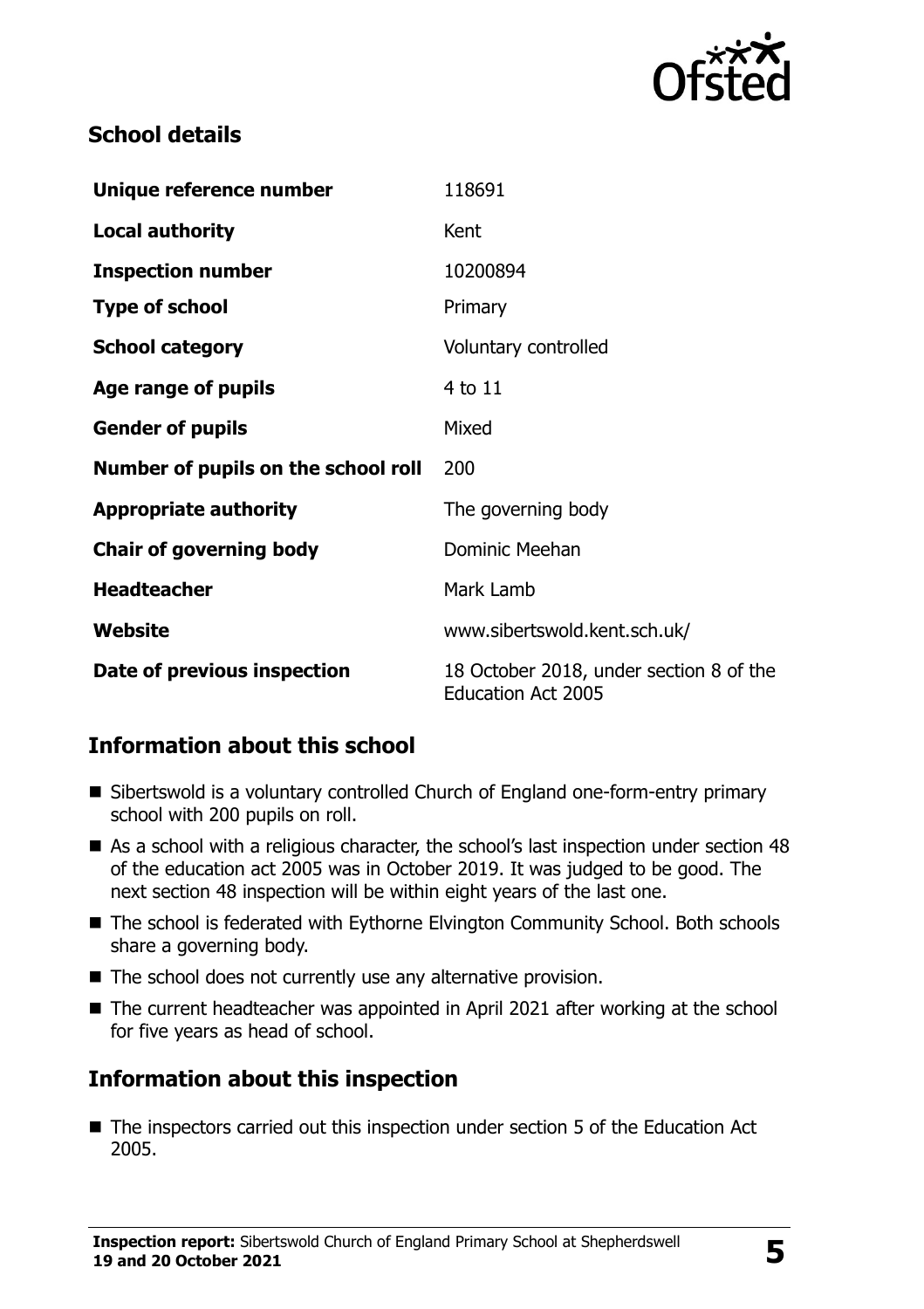

- This was the first routine inspection the school received since the COVID-19 pandemic began. Inspectors discussed the impact of the pandemic with school leaders and have taken that into account in their evaluation.
- The inspectors met with the headteacher, senior leaders and curriculum leaders.
- A meeting was held with four members of the governing body, including the chair and vice-chair of governors. An inspector also met with two local authority school improvement advisers.
- Inspectors carried out deep dives in these subjects: reading, mathematics, science and religious education. For each deep dive, inspectors met with subject leaders, looked at curriculum plans, visited a sample of lessons, spoke to teachers, spoke to some pupils about their learning and looked at samples of pupils' work.
- **Inspectors looked at curriculum plans and spoke to leaders about some other** subjects.
- Inspectors observed some pupils reading to teaching assistants, observed pupils at lunch and in the playground and spoke informally to different groups of pupils.
- To inspect safeguarding, the inspector met with two designated safeguarding leaders, looked at the single central record of recruitment checks and safeguarding records, and talked to staff and pupils.
- The inspectors considered 100 responses to Ofsted's confidential questionnaire, Parent View, including 68 free-text comments. They also took account of 18 responses to the confidential staff questionnaire.

#### **Inspection team**

Margaret Coussins, lead inspector **Ofsted Inspector** 

Andrew Hogarth **Contract Contract Contract Contract Contract Contract Contract Contract Contract Contract Contract Contract Contract Contract Contract Contract Contract Contract Contract Contract Contract Contract Contract**